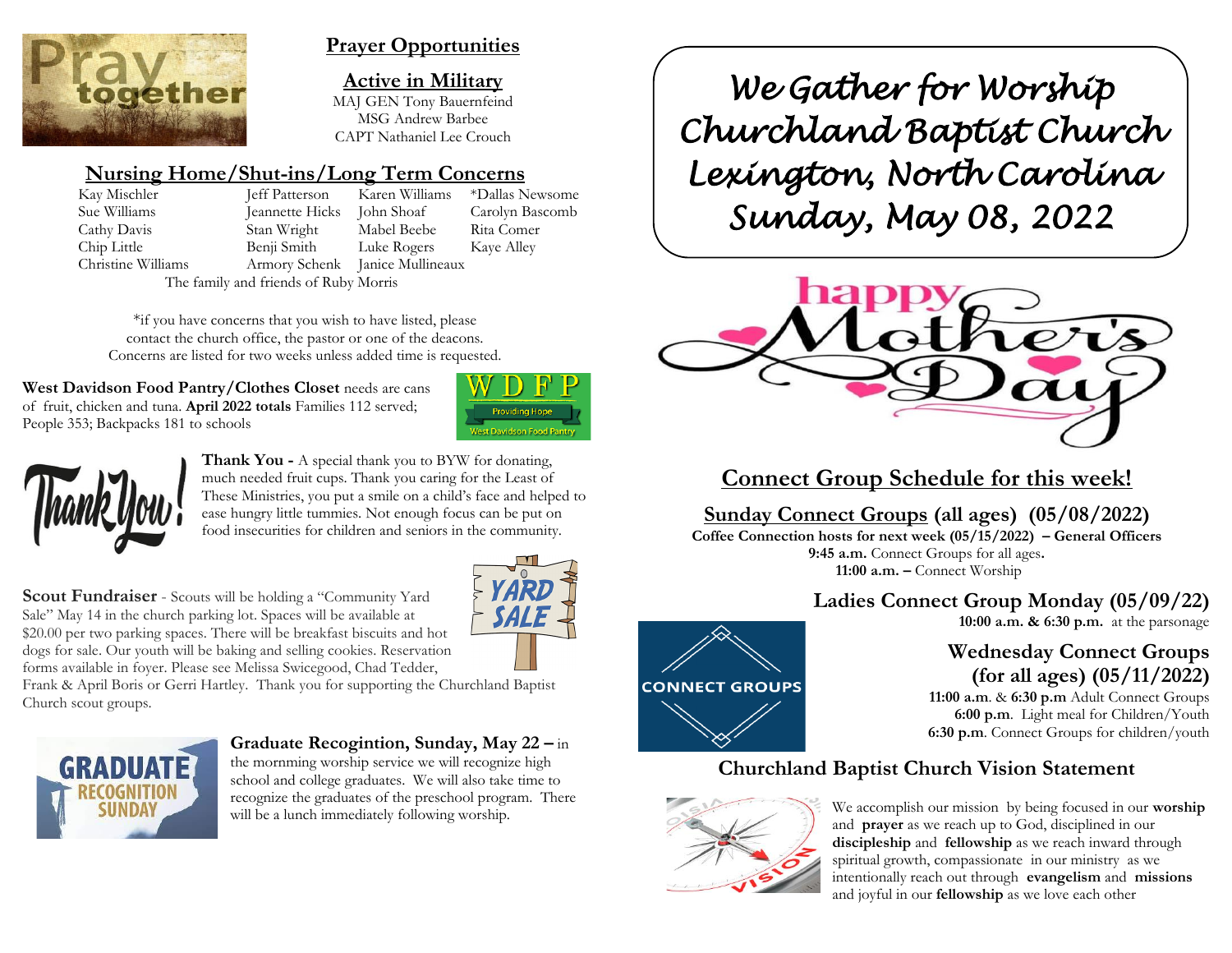

*The Worship Service at Eleven O'clock Sunday morning, May 08, 2022*

**Chiming of the Hour**

**Welcome/The Work of the Church**

**Call to Worship – Chancel Choir** The Family of God (386)

#### **Invocation**

**Hymn of Praise #333**Leaning on the Everlasting Arms

**Recognition of Mothers**  David Wood

**Special Music – Chancel Choir** A Loving Heart

> **Hymn of Giving #445** Sweet Hour of Prayer

**Offertory Prayer -**Frank Boris

**Receiving of Tithes and Offerings**

. **Doxology**

**Message – Dr. Huckaby What Does A Real Mother Look like? 1 Samuel 1:1-28**

**Invitation #287 –** Take My Life, Lead Me Lord

**Postlude** – Roy Hicks



# **What Does A Real Mother Look like? 1 Samuel 1:1-28**

**Introduction** - from the life of Hannah we learn from her example three truths about mothers:

**Hannah was a p\_\_\_\_\_\_\_\_\_\_ mother (1:9-15).**

<sup>10</sup> In her deep anguish Hannah prayed to the LORD, weeping bitterly. "LORD Almighty, if you will only look on your servant's misery and remember me, and not forget your servant but give her a son, then I will give him to the LORD for all the days of his life, and no razor will ever be used on his head." <sup>12</sup> As she kept on praying to the LORD, Eli observed her mouth.

### **Hannah was a t\_\_\_\_\_\_\_\_\_\_ mother (1:19-23)**

<sup>22</sup> Hannah did not go. She said to her husband, "After the boy is weaned, I will take him and present him before the LORD, and he will live there always."

**Hannah was a g\_\_\_\_\_\_\_\_\_\_ mother (vv. 24-28).**

<sup>25</sup> When the bull had been sacrificed, they brought the boy to Eli,  $\frac{26}{5}$  and she said to him, "Pardon me, my lord. As surely as you live, I am the woman who stood here beside you praying to the LORD. <sup>27</sup> I prayed for this child, and the LORD has granted me what I asked of him. <sup>28</sup> So now I give him to the LORD. For his whole life he will be given over to the LORD." And he worshiped the LORD there.

**Conclusion** – so here's the question we need to answer this morning, what type of life do our children see us living. Whether you are a mom, a grandmother, a dad, or a grandfather, what example are you setting before your children. My prayer this morning is they would see you praying, teaching and giving.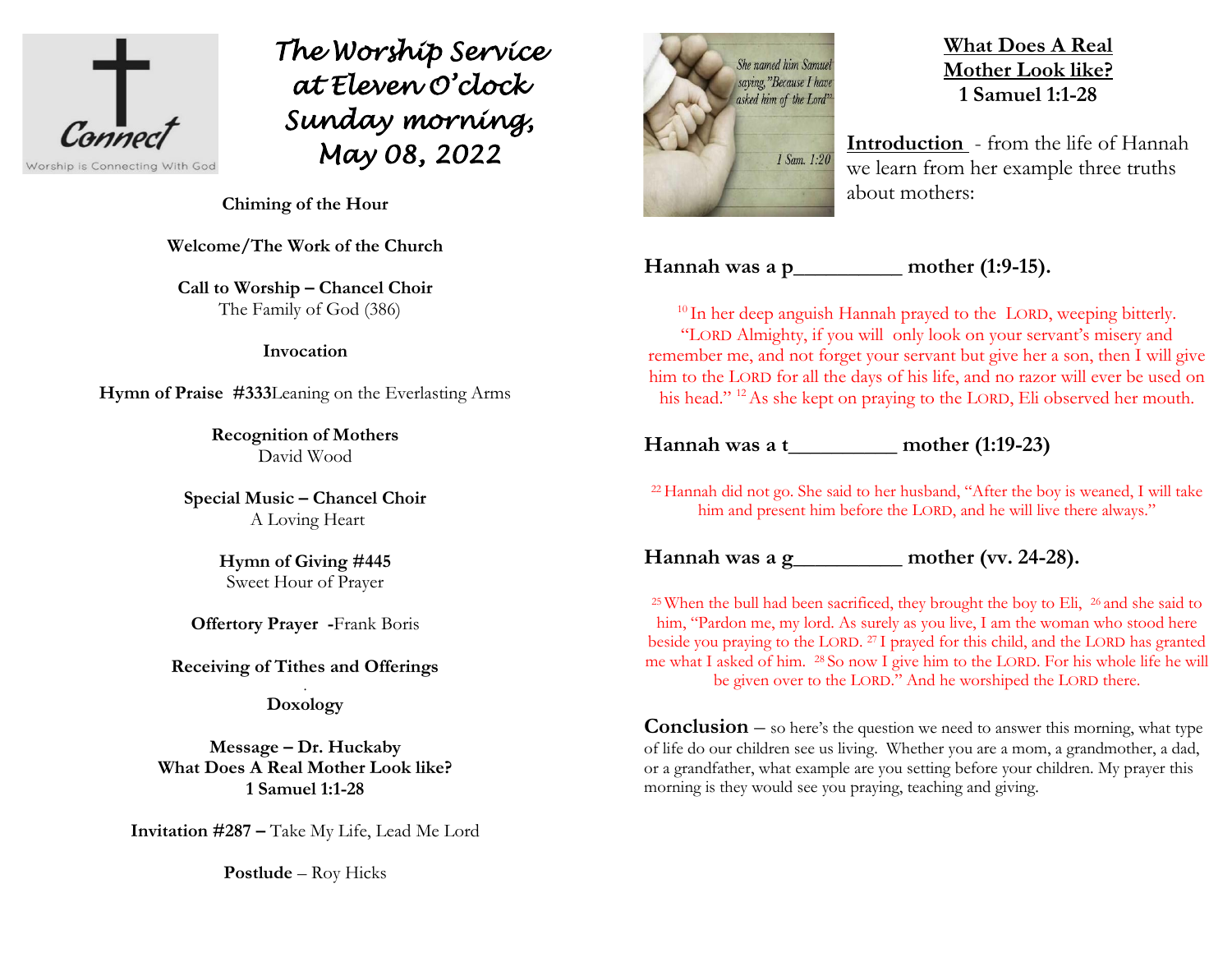

## **Volunteer Opportunities**

**Deacon of the Week -** Frank Boris **Next week** – Harold Burns

**Security Team 05/08** –Lee Fleeman/Ron Hartley **05/15 –** Billy Harris/Jeff Snyder

**Nursery Volunteers 05/08** – Blanca Wood/Kathryn Harris **05/15 –** Jessica West/Angie West

**Children's Church 05/08** – Taylor Heitman/Jessica West **05/15** Lisa Ridenhour/Sandra Beck

#### **Wednesday Children's Connect**

**05/11** – Lisa Olp/Fairye Mills/Suzie Sidden/Sheri Manno **05/18 -** Taylor Heitman/Blanca Wood/David Wood/Pam Phipps/Rosa Alonso

> **Office Secretaries 05/08 –** Pam Phipps **05/15** – Karen Allen

**Counting Team 05/08 –** Amy Freeman/Sharon Hartley **05/15 –** Pam Phipps/Luke Shepherd

### **Ushers**

**05/08** – Tim Freeman/Ronald Hartley/Spencer Shoaf/Luke Shepherd **05/15 –** Ronnie Beck/Harold Burns/Randall Allman/Rick Lomax

# . **Look What's Coming!**

**May 22 – Graduate Recognition June 5-8 – Vacation Bible School**





In lieu of flowers a monetary gift has been given in memory of our mothers Lorene Vanhoy & Louise Griggs by Ronnie & Sharon Griggs



## **Volunteer Opportunities**

**Deacon of the Week -** Frank Boris **Next week** – Harold Burns

#### **Security Team**

**05/08** –Lee Fleeman/Ron Hartley **05/15 –** Billy Harris/Jeff Snyder

#### **Nursery Volunteers**

**05/08** – Blanca Wood/Kathryn Harris **05/15 –** Jessica West/Angie West

#### **Children's Church**

**05/08** – Taylor Heitman/Jessica West **05/15** Lisa Ridenhour/Sandra Beck

#### **Wednesday Children's Connect**

**05/11** – Lisa Olp/Fairye Mills/Suzie Sidden/Sheri Manno **05/18 -** Taylor Heitman/Blanca Wood/David Wood/Pam Phipps/Rosa Alonso

> **Office Secretaries 05/08 –** Pam Phipps **05/15** – Karen Allen

#### **Counting Team**

**05/08 –** Amy Freeman/Sharon Hartley **05/15 –** Pam Phipps/Luke Shepherd

### **Ushers**

**05/08** – Tim Freeman/Ronald Hartley/Spencer Shoaf/Luke Shepherd **05/15 –** Ronnie Beck/Harold Burns/Randall Allman/Rick Lomax

# . **Look What's Coming!**

**May 22 – Graduate Recognition June 5-8 – Vacation Bible School**





In lieu of flowers a monetary gift has been given in memory of our mothers Lorene Vanhoy & Louise Griggs by Ronnie & Sharon Griggs